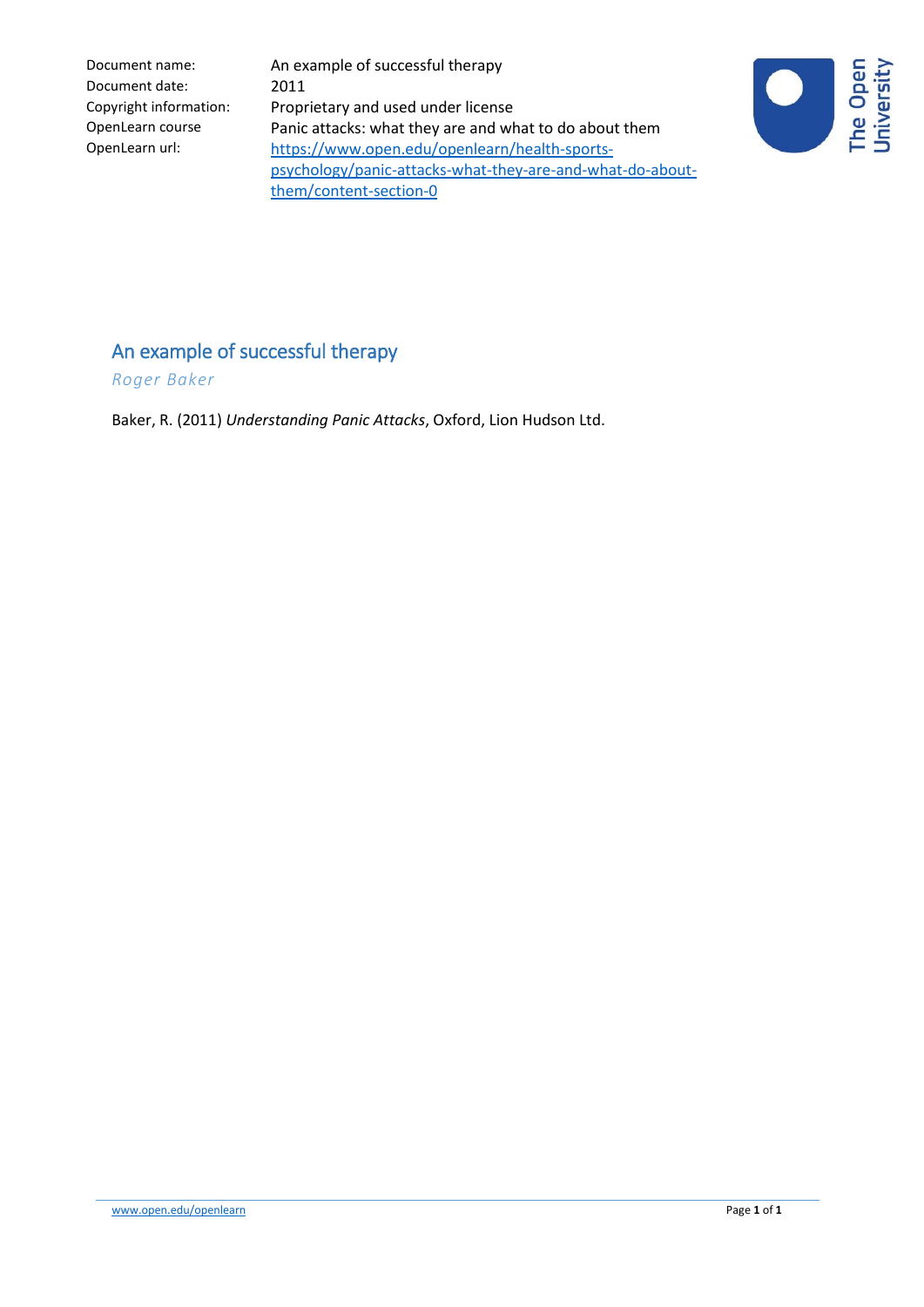# Ralph – an Example of Successful Therapy

The account of Ralph, a 28-year-old postgraduate student, is a true illustration of someone going through this therapy programme. He is an example of someone with very severe panic who completely recovered. Obviously, everyone who experiences panic attacks is unique so no two people's cases will be exactly the same. Ralph's case has much in common with other panic sufferers but differs in certain features. One of the unusual aspects of his case was the age at which he first experienced panic attacks (thirteen years old). This is younger than is typically the case.

I first heard about Ralph when a psychiatrist at the hospital where I worked asked me to see him as an urgent referral. He had been admitted voluntarily as an inpatient to one of the psychiatric wards, at the urgent request of his General Practitioner. The psychiatrist described him as intensely anxious, with a high pulse rate and profuse sweating. His stomach was churning and he had a fear of losing control of his bladder and bowel and of fainting. The psychiatrist started him on the drug fluoxetine, and decided to discharge him home with the idea of referring him to the Clinical Psychology Department for outpatient therapy (the most usual route for panic sufferers). However, Ralph returned to the ward the following day, having had a completely sleepless night with intense feelings of terror. He was given diazepam, along with fluoxetine, and the psychiatrist asked me to see him urgently.

#### **Session 1: Fear of madness**

I met Ralph first on the following day. This was to be the first of our thirteen sessions, which altogether stretched over seven months. I asked him to describe what he had been experiencing recently. He felt that any problem in life could push him over the edge. Going 'over the edge' meant that he thought he might completely disintegrate, no longer being responsible for his actions, turning into a different person unable to return to normality. He also described a fear of breaking down in front of others – that he would start crying with no control over his emotions. In the last year, his panic attacks had worsened. 'Now I would call them "terror attacks",' he told me.

He was completely bewildered about why he should be experiencing such terror – there was no particular cause that he could see, in fact he felt he had had quite a happy life in general. The fact that he saw no cause proved to him that he had an 'innate deficiency in my personality, which can't be cured'. Going into a psychiatric hospital had simply confirmed his own worst fears about his insanity. He said while he was in hospital he experienced almost constant panic, feeling nothing could be done and that he could not cope. 'As if I would explode… I was rooted to the spot with fear.'

The point to realize here is that this man was experiencing severe tension, anxiety and fear. His problem was not insanity, but a fear of insanity, and that fear stoked up more and more anxiety.

#### **HOW IT ALL STARTED**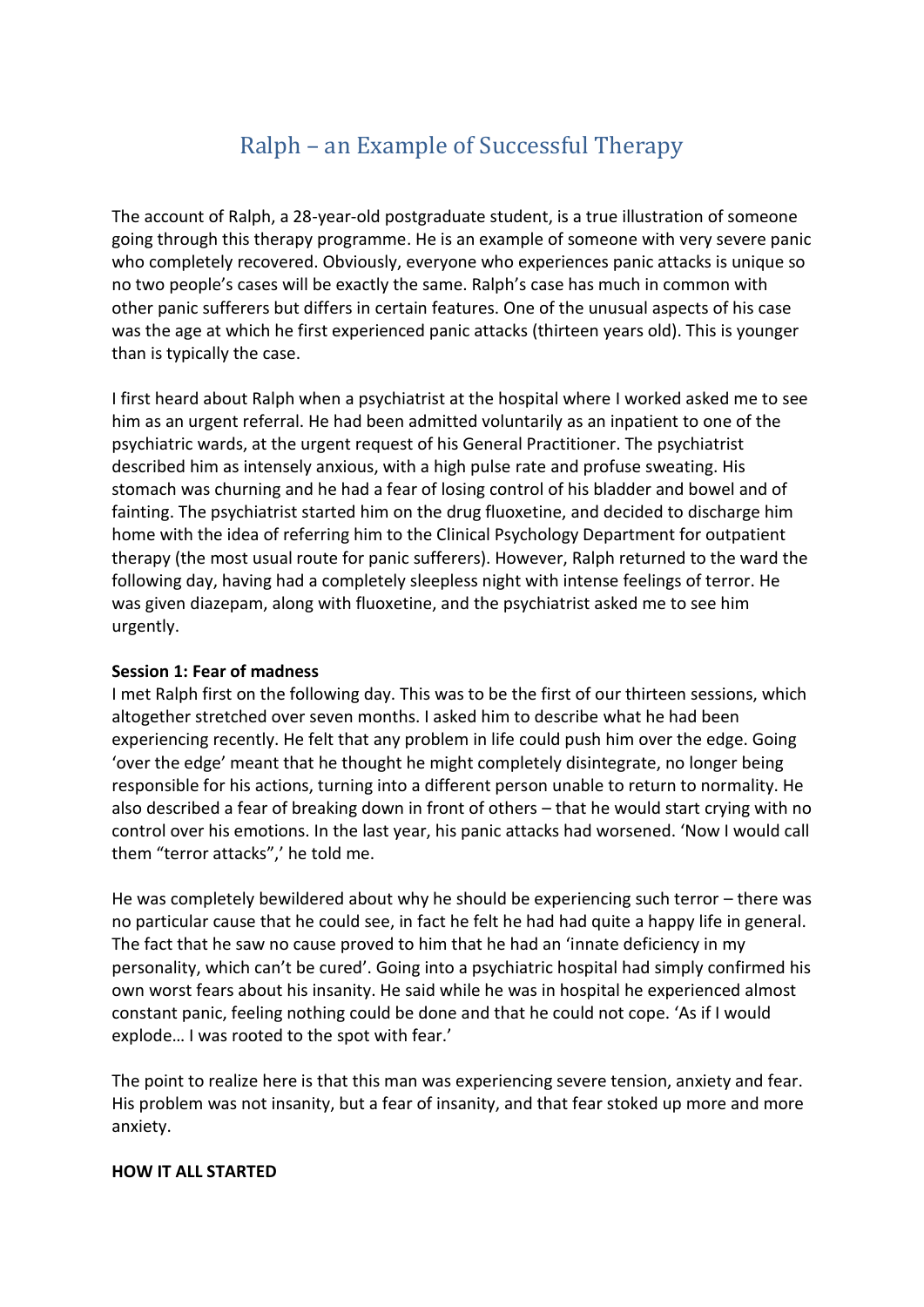I asked him to describe the problem right from the start. The idea at this point in therapy was to get him to put his thoughts in order and discover that there was a pattern and causes for his panic rather than it just being irrational. The sort of questions I asked were aimed at helping him to spot these causes and connections himself, just as described in Chapters 9 and 10.

He remembered his earliest years as happy until the age of five, when his mother was admitted to hospital with a nervous breakdown. She was gone for a long time and he was given no explanation about it. His family moved about the world a lot. At the age of thirteen, when his family was living in Trinidad, he was sent to boarding school in the UK.

He arrived three days before term started. The whole school was empty and he slept in a large dormitory by himself. He was left alone the next day. There were no friends or relatives nearby. Over the next few days other pupils arrived with their parents, but from the start he felt he didn't fit in. The first panic attack was still vivid in his mind. He was sitting in the school hall with many boys round about him. Suddenly he experienced terrific fear and wanted to get out. He was confused because he could see no reason why he should suddenly and for no apparent reason be struck with such strong, overpowering emotion.

After this, he began to be afraid of speaking in front of a group of boys, which he refused to do, and apprehensive of any new places.

Eighteen months later he was moved to another boarding school nearer to relatives, where he felt less isolated, and the problem largely subsided.

At eighteen years old, he went to Birmingham University to study economics. He lived with a friend in a nearby flat, and this was quite a good period in his life, when he was reasonably clear of panic. After graduating at the age of twenty-one, he set up his own business, later moving to Cardiff to live closer to his father, who by then had separated from his mother.

When he was twenty-five, the relationship with the woman he had lived with for six years broke up. At this point, he completely uprooted himself, leaving all his friends and the familiar surroundings of Cardiff, and went to live with his mother in Huntly near Aberdeen. He later enrolled on a postgraduate course at Aberdeen University and bought his own flat in a village outside Aberdeen.

It was while he was sitting in a crowded lecture theatre in his first week at Aberdeen University that panic unexpectedly returned. After this first panic attack, he became constantly anxious and fearful of more panic attacks and over a period of time he found that even the most simple of tasks became difficult through fear. He dropped out of university and his life became more restricted until it reached the crisis point when he was admitted to hospital.

#### **WORKING OUT THE LINKS**

At this point in the session, we tried to work out if there was any link between the two main panic attacks he had described at the ages of thirteen and twenty-five. At first, any link escaped Ralph, but by listing the similarities between the two situations he began to see that on both occasions he had been living by himself, isolated from his usual friends and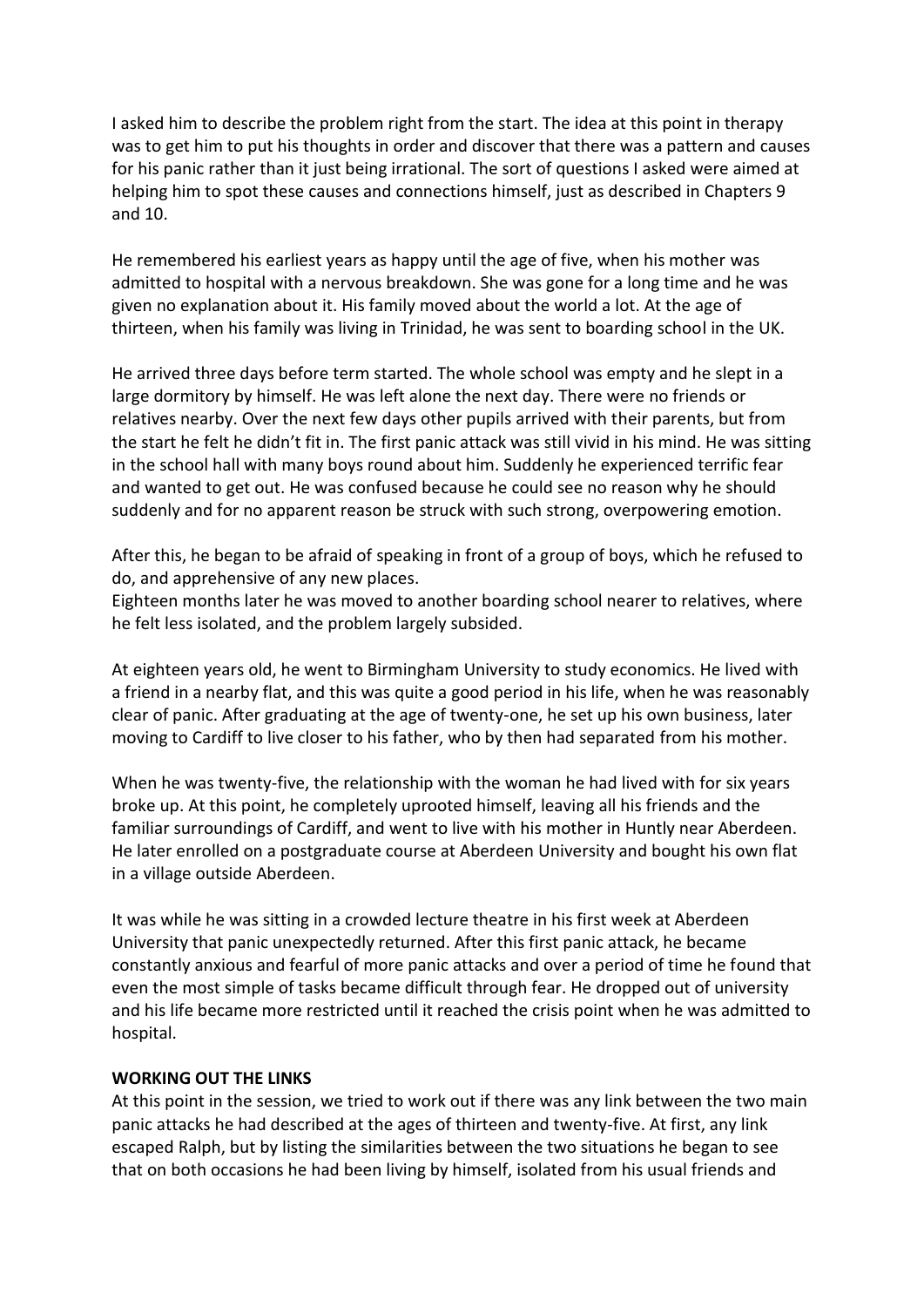family. In fact, throughout his life he very rarely lived anywhere by himself but always had others near him. This was something of a revelation to him. Whereas before he thought these 'terror attacks' were merely random outbursts of his hereditary 'madness', now he began to see that there might be some meaning or cause to them. At the end of our (long) first session, I gave him some earlier drafts of Chapters 4 to 8 of this book to take away and read, and we arranged the next session for one week's time. He decided at the end of the session that he would go back to live with his mother instead of living by himself in his cottage.

# **Session 2: Ralph's fears in detail**

Ralph reported the next week that he had been slightly relieved since going home to live with his mother, and although still in a state of constant tension had not been having panic attacks. He said that he was now aware through reading the chapters that panic attacks would not cause him any harm. He felt on reflection that he had been in a state of constant tension or mild panic before, but had developed ways to avoid having a full-blown panic attack.

Most of our second session was taken up in trying to understand his feelings a little more.

He described his symptoms as the need to go to the lavatory, a quickening of his pulse, palpitations, extreme tension in the forehead, cold hands, shaking, all of which happened at the same time. Typical triggers were being alone in crowded shopping areas or pubs, in queues and being alone driving the car.

His ultimate fears were that he believed that in a full-blown panic the tension would cause the chemical balance in his mind to alter his personality. He described the 'powers of reasoning' as being 'finely balanced', and an overload of anxiety might 'make it go'. He also thought the 'overload' of anxiety would make him dizzy and tense, and eventually make him urinate and pass out. He summarized this as a fear of 'losing control of the mind and body'.

His safety routines were as follows:

- Avoiding crowded situations.
- Being able to leave the pub at any time.
- Withdrawing from any stressful situations.
- When going to the hairdresser, picking a particularly good moment or having a drink beforehand.
- When in a library, concentrating on the books to stop thinking about fear.
- Avoiding picking up cups when other people were present.
- When having to write on a blackboard, having a drink beforehand.
- Trying to exhaust himself physically before attempting things.
- Cutting down on tea.
- Finding a public lavatory every so often to check his underwear to see if he had urinated in it.

His lifesavers were the following: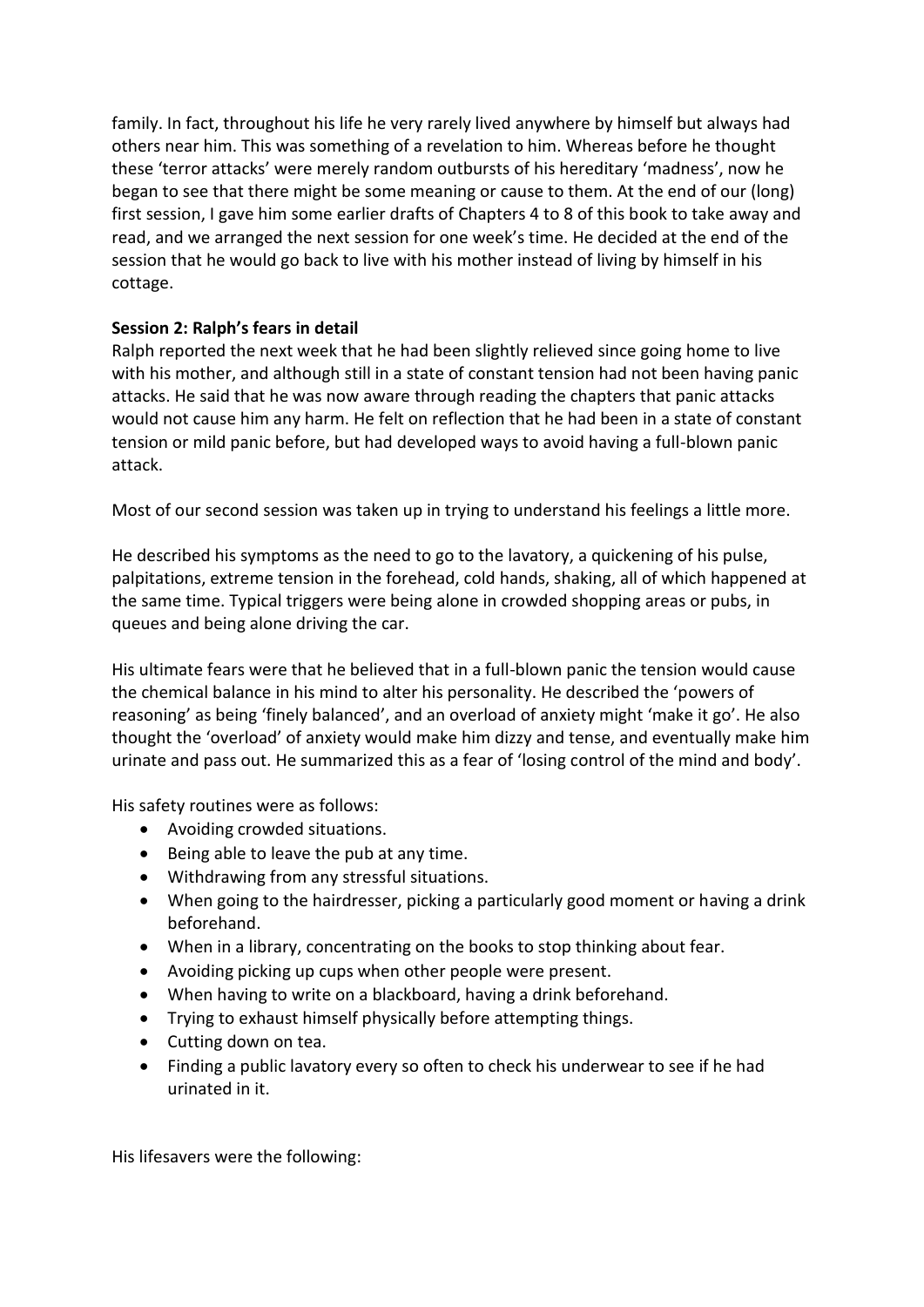- On a particular day when he thought he would have a panic attack, he took a change of clothes with him (for fear of urination).
- When shaking, he would try to keep himself perfectly still.
- He would tell himself, 'When I finally go crazy, I won't know it any more and that will be OK.'
- He would mentally resign himself to a life of disability.

I explained to him that by carrying out these routines he never really allowed himself to discover what would actually happen during a panic attack. He would always continue to believe that 'anxiety overload' could lead to him losing control of his mind and body because the 'safety routines' he employed stopped panic attacks occurring, and even if they did start to occur he had lifesaving routines to reduce them, so he constantly shielded himself from knowing what would really happen. I explained that he needed to go into the sort of situations that might set off a panic attack without 'withdrawing', as he put it.

#### **Session 3: The 'crunch point'**

Ralph returned one week later. He was still living with his mother and did not feel as isolated as before. He was also sleeping better. He had been holding on to the idea that panic attacks came down of their own accord, as I had explained in the previous session. He had tried in a limited way to test this out by going into supermarkets for a short time.

Session 3 was to be our first real-life 'exposure session'. We would carry out exercises in town rather than spending the session in the office. I explained to Ralph again that it was important for him to try to set off a panic attack and 'sweat it out' without withdrawing, so that he could discover what really happened. We had already established that large stores were most likely to set off a panic attack, so I suggested to Ralph that we should go into Aberdeen city centre to a large store. Like most clients, this was the 'crunch point' he most feared, but I think Ralph appreciated that he could not move forward much more without attempting this hurdle.

So we both set off in my car to the city centre, where we parked and walked down to Debenhams. In Aberdeen, Debenhams is in a covered mall and has three storeys. We started at the bottom floor; perfumes, jewellery, men's clothes and sportswear. Although Ralph felt fear and dread, he was interested in the men's clothing section – panic had for the last two years reduced his shopping to clothes you could buy in the village shop, or what relatives happened to buy for him. As we walked round together a short wave of panic hit him but soon passed.

I must seem like a pest at times like this to clients because I am always saying, 'Did the attack pass off of its own accord or did you do something to bring it down?' exposing the little tricks and lifesavers that they are using to try to stifle a full panic attack. Well, yes, he was holding himself tense to avoid a panic attack getting worse. I again explained how he must allow the panic to come without trying to stop it in any way, so he was to stop purposely tensing himself.

We next went up the escalator to the second floor. Again we strolled round together but as most of it was women's clothing we decided to progress to the top floor. I asked Ralph to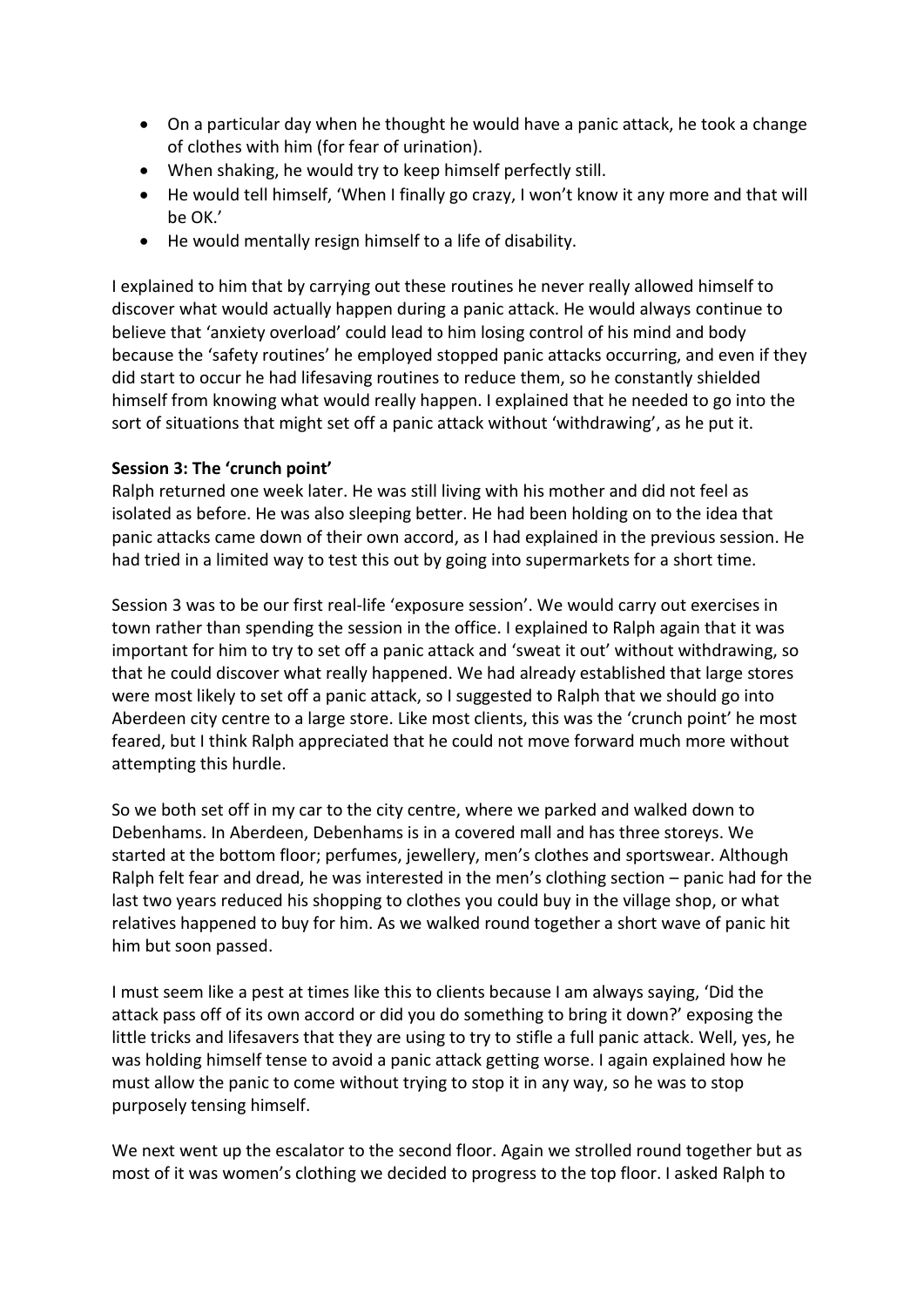stroll around this floor by himself and we agreed to meet at the top of the escalator five minutes later. When we met up, he explained that he had had a small peak of panic at first, but this had subsided. I then asked him to spend a further twenty minutes by himself on this floor before we met up again. He achieved this satisfactorily – he had felt on edge most of this time but no panic. We then went back into Debenhams self-service café for a coffee, to review what he had achieved in this session and to help plan out 'exercises' that he might carry out by himself before the next session. This may sound a pleasant end to the session, but going into a café had its own dreads, such as queuing and being trapped by having to sit at a table and finish your drink or meal. We were both very pleased with Ralph's achievements. His self-confidence was higher and, as I was to discover in the next session, he was already beginning to plan his own campaign on panic.

#### **Session 4: Progress!**

Ralph returned a week later. He had gone into a supermarket himself and had a full-blown panic attack that reached its natural peak, then declined. During this, he said he was unaware of his surroundings and felt exhausted and defeated afterwards. He had expected a revelation but just felt defeat. However, over the next few days he had put his experience in perspective.

Later he pushed himself to do the week's shopping, again in the supermarket. He refused to leave the supermarket until he had got all the items on his shopping list, which in effect 'trapped him' for a period of twenty minutes or so.

He had gone to a football match in Elgin, and he felt awful during the first half but OK in the second (Elgin United: 4; Huntly Football Club: 1). He had also driven sixty-four kilometres by himself (for the first time) to our session in Aberdeen that day. Previously he had thought that forcing himself to have a panic attack would be some sort of magic drug, but he now saw that this was an over-exaggerated view and that overcoming panic would take time and persistence.

In this session, we reviewed these exercises he had described and his reactions to them, and made further plans. For me, what Ralph had attempted in one week showed extreme bravery!

# **Session 5: Come on, panic: let's get it over with!**

Another week went by, and when Ralph returned for this session his list of successes included going to the supermarket, to the library, to a football match, to a huge shopping centre in Dundee, and spending three hours in a crowded restaurant.

He had stayed in these places until panic feelings had declined before leaving. He was now feeling much more positive and more willing to try things. Now on good days, he felt calm throughout the day with only an occasional twinge of panic.

His worst test had been in the local library where he felt a strong panic attack coming on; he said to himself, 'Come on; let's get it over with.' He felt that now the best exercises were the hardest ones – they helped to confirm to him that the problem was on the way out. He felt that the therapy was helping him not to look inwards.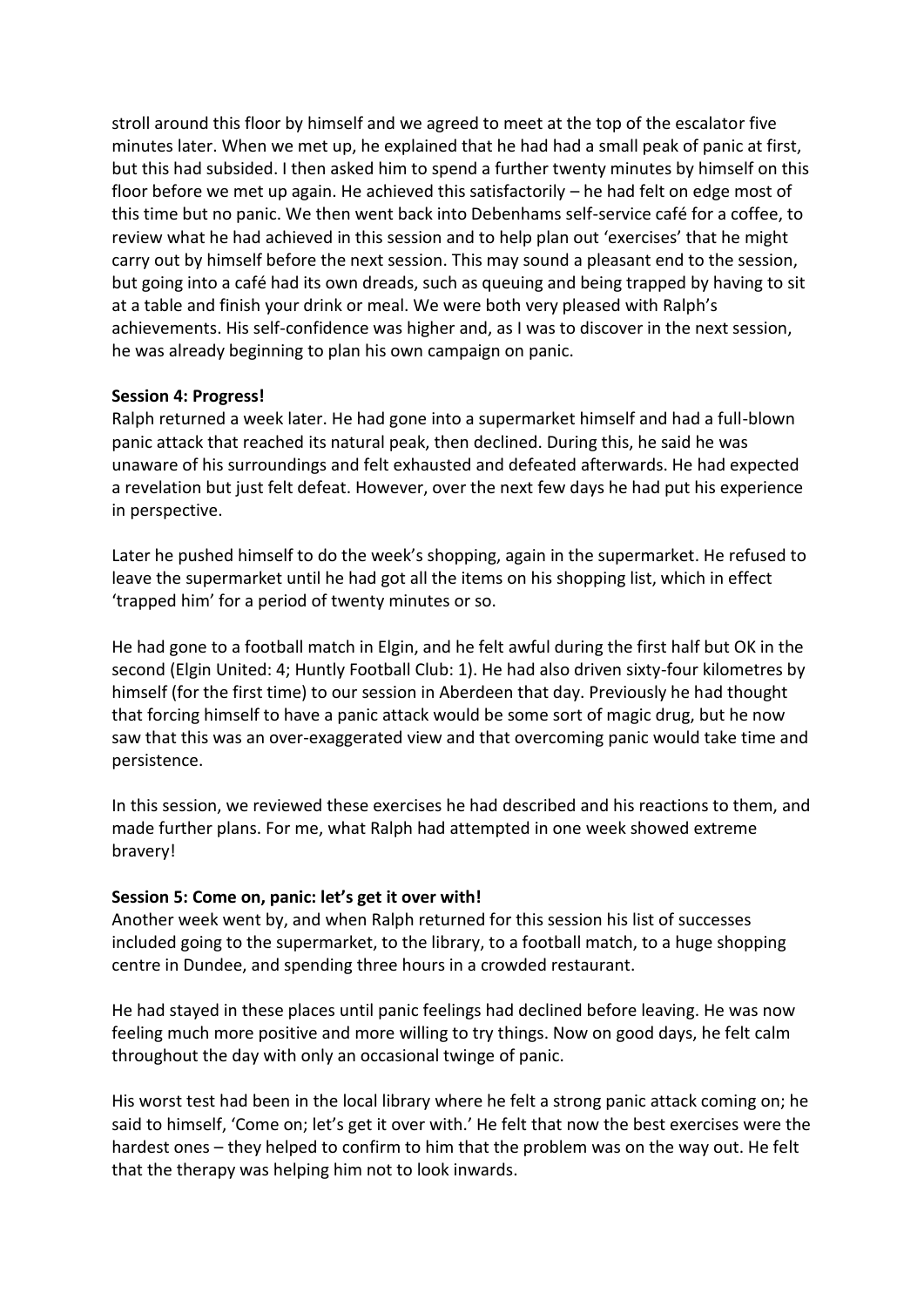#### **BEING ALONE**

Ralph was beginning to think that he would almost have to reintroduce himself to society. He had noticed that panic attacks were most likely when he went into a new environment or had to do things alone, without support.

At this point, we spent quite a time discussing what 'being alone' meant to Ralph. What happened in the session was that we were going back to discovering causes (as discussed in Chapters 9 and 10) rather than focusing on practical exercises to overcome his fear of panic.

To Ralph 'being alone' signified being unloved. He explained that before he was thirteen, supplies of love were a bit thin in his family. His mother had not *shown* him much affection and he had always felt a little detached from his parents. When his parents were discussing sending him to boarding school, he had said to them that he would rather be with them and their friends and have a poorer education. 'But I always got the impression that they weren't listening.'

At school, when he was alone he had felt that his parents couldn't love him if they did this to him and that 'if *they* didn't love me I would never know real love in my life and never be able to sustain a relationship'.

#### **Sessions 6 to 8: Now that panic has gone…**

The first five sessions could be described as 'core therapy' sessions. From then on, the sessions took a slightly different form. They now consisted of the following:

■ Reviewing practical tasks that Ralph had carried out by himself, and deciding what the next steps should be.

■ Reminding him of certain basic principles such as cutting out safety routines, the normality of good and bad days and the normality of fear sensations.

■ Discussing in greater detail the causes for this panic, both in terms of events and in his own attitudes and approach.

■ General discussions about his tendency to be pessimistic and negative. His thoughts included, 'If I don't feel better after this therapy, I am never going to rid myself of this condition,' and 'I am dependent on the sessions. When they go, I won't be able to rid myself of negative thoughts.'

■ Discussion on whether he really was a normal person or whether he had some mental weakness.

■ More discussion on the significance of being alone, 'being alienated' and the need for security.

■ Discussion about his feelings of self-worth. This connected with being alone. At the back of his mind, he had thought, 'When I am alone, I am unloved. If I am unloved, it is because I am unlovable. Therefore I am not a very nice person.'

By Session 8, he no longer believed he would lose control and was not experiencing much anxiety in places that had previously bothered him. He said he felt he had previously spent so much time being afraid of what was going on in his own body that he had not learned